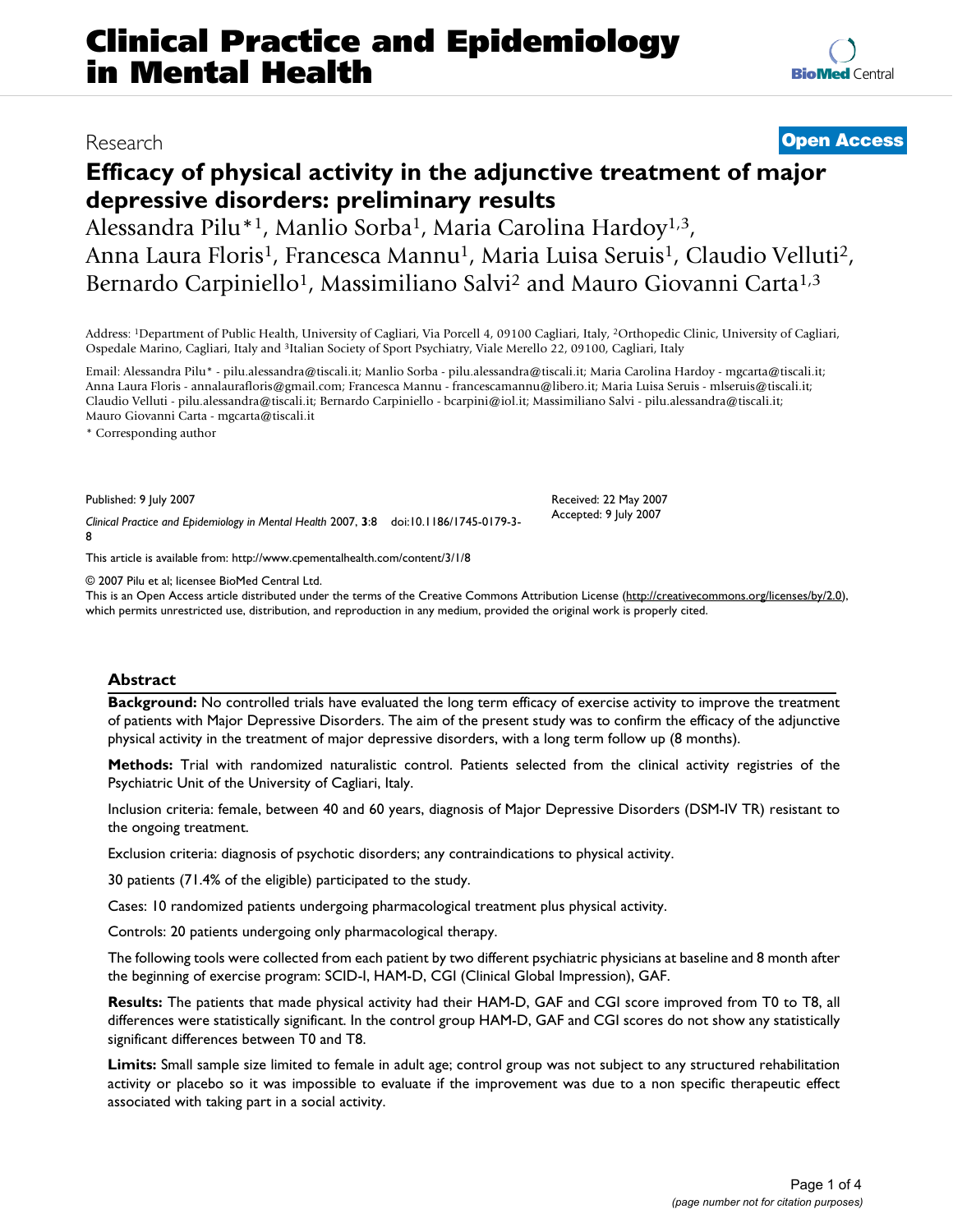**Conclusion:** Physical activity seems a good adjunctive treatment in the long term management of patients with MDD. Randomized placebo controlled trials are needed to confirm the results.

#### **Background**

Several reports indicate that physical activity can reduce the severity of symptoms in depressed patients and physical exercise is an established non-pharmacological form of treatment for depressive disorders [1].

Despite recent advancements in the pharmacological treatment of major depressive disorder (MDD), about half of patients who receive treatment with antidepressant medication do not achieve full remission of symptoms. There is evidence that exercise can reduce depressive symptomatology when used as a treatment for MDD [2]. Recent studies have emphasized the chronic nature of depressive disorder, and the need for endorsing the same treatment protocols used for other chronic disease, such as diabetes. But duration of treatment does not seem to affect long-term prognosis of patients with depression, once the drug is stopped. Despite treating depression effectively in the short-term, antidepressant drugs may worsen its course due to the increases in the risk of relapse/recurrence [3]. Treatment of depression by pharmacological means is likely to leave residual symptoms in most patients. Such symptoms produce impairment and are important risk factors for relapse [3]. Thus the research is still interested in complementary treatments that may improve residual symptoms of depression and in safe treatments available for long term therapy contrasting the risk of relapse/recurrence. For both kind of needs physical exercise may be a useful resource. However, no randomized controlled trials have evaluated the long term follow up of patients with MDD still being symptomatic after an adequate antidepressant therapy in the acute phase, undergoing exercise activity to improve the efficacy of treatment [2].

The aim of the present study was to confirm the efficacy of the adjunctive physical activity in the treatment of major depressive disorder of patients non responders or partially responders to ongoing pharmacological treatment, with a long term follow up (8 months).

#### **Methods**

### *Study design*

Trial with randomized naturalistic controls.

#### *Study population*

Patients were selected from the clinical activity registries of the Psychiatric Unit of the University of Cagliari, Italy.

The inclusion criteria were the following:

- Female gender

- Age between 40 and 60 years

- Diagnosis of Major Depressive Disorders (DSM-IV TR) [4].

-No responsiveness to at least 1 antidepressant at adequate doses (HAMD >13 after at least 2 months of pharmacological treatment)

Exclusion criteria were

- Diagnosis of psychotic disorders

-Comorbidity with psychiatric disorders other than Generalized Anxiety Disorder (GAD), Social Phobia (SP), Panic Disorder (PD) with or without Agoraphobia,

- Any contraindications to physical activity

- Diagnosis of neurological and orthopaedic disorders at the time of the study (e.g.: Multiple Sclerosis, Rheumatoid Arthritis, Amyotrophic Lateral Sclerosis, Stroke, radicular or medullary compression, joint fractures, joint surgery, acquired limitations of joint movement).

#### *Study protocol*

Among a total of 42 eligible patients, 30 (71.4%) consented to participate to the study, and signed informed consent was obtained from everyone. Patients were randomized after stratification for comorbidity with anxiety disorders ( $N = 13$ ) between 2 arms of treatment, in a 2:1 fashion.

• Group I (cases): 10 patients (4 with comorbidity with anxiety disorder, 1 with SP, 1 PD, 2 GAD) undergoing pharmacological treatment (6 SSRI, 3 SNRI, 1 NARI) plus physical activity.

• Group II (controls): 20 patients (9 with comorbidity with anxiety disorder, 2 with SP, 3 PD, 4 GAD) undergoing only pharmacological therapy (14 SSRI, 2 SNRI, 1 NARI, SSRI + Tricyclic antidepressant).

Patients were evaluated at baseline (time 0: before starting the physical activity program), and at 2, 4, 6 and 8 month after the beginning of exercise program (time 2, 4, 6 and 8). Diagnosis were carried out according to DSM-IV-TR [3] by means of SCID-I (Structured Clinical Interview for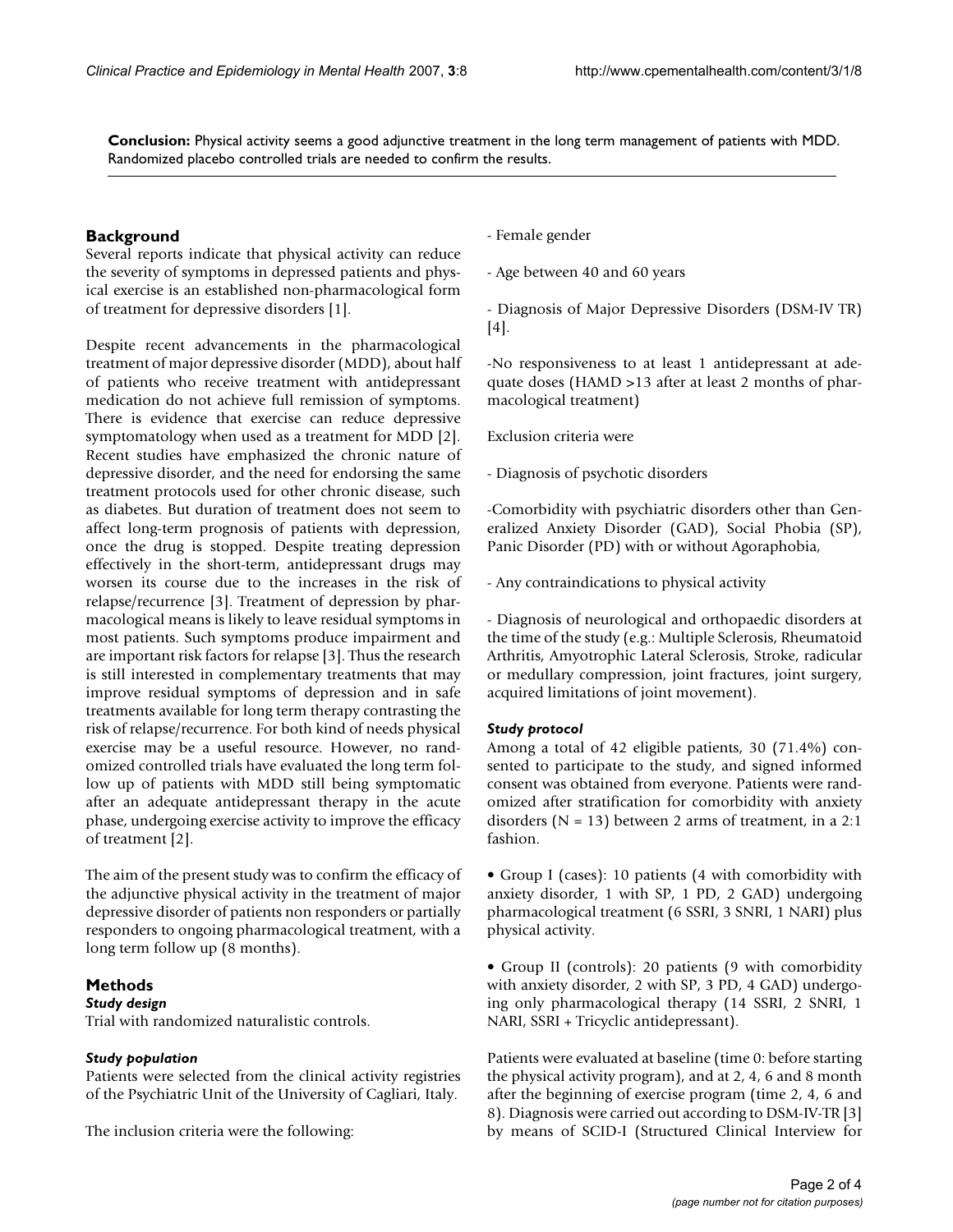| Table 1: Scores (mean and standard deviation for each scale) |  |
|--------------------------------------------------------------|--|
|--------------------------------------------------------------|--|

|                                               | T0 cases $(N = 10)$ | T8 cases $(N = 10)$ | ANOVA I way T0 vs<br>T8 cases DF 1, 18, 19 | T0 controls $(N = 20)$    | T8 controls $(N = 20)$    | ANOVA I way T0 vs T8<br>controls DF 1, 38, 39 |
|-----------------------------------------------|---------------------|---------------------|--------------------------------------------|---------------------------|---------------------------|-----------------------------------------------|
| HAM-D                                         | $20.5 \pm 7.1$      | $T68.1 \pm 5.2$     | $F = 19.89$<br>P < 0.0001                  | $19.3 \pm 5.7$            | $16.7 \pm 9.1$            | $F = 0.28$<br>$P = 0.28$                      |
| ANOVA I way cases vs<br>controls DF 1, 28, 29 |                     |                     |                                            | $F = 0.25$<br>$P = 0.620$ | $F = 7.60$<br>$P = 0.010$ |                                               |
| GAF                                           | $60.0 \pm 9.0$      | $75.4 \pm 11.1$     | $F = 11.23$<br>P < 0.004                   | $63.6 + 8.4$              | $63.0 \pm 7.9$            | $F = 0.05$<br>$P = 0.817$                     |
| ANOVA I way cases vs<br>controls DF 1, 28, 29 |                     |                     |                                            | $F = 1.26$<br>$P = 0.27$  | $F = 12.51$<br>P < 0.0001 |                                               |
| CGI                                           | $4.0 \pm 1.3$       | $1.9 \pm 0.8$       | $F = 18.93$<br>P < 0.0001                  | $3.5 \pm 0.9$             | $4 \pm 1.2$               | $F = 0.09$<br>$P = 0.76$                      |
| ANOVA I way cases vs<br>controls DF 1, 28, 29 |                     |                     |                                            | $F = 1.53$<br>$P = 0.227$ | $F = 12.68$<br>P < 0.0001 |                                               |

DSM-IV Axis I Disorders) [5] administered by trained psychiatrists. These preliminary results concern the comparison between time 0 and time 8 of the data collected by two different trained psychiatric physicians by the following tools: HAM-D (Hamilton Rating Scale for Depression) [6], CGI (Clinical Global Impression) [7] and GAF (Global Assessment of Functioning) [8].

#### *Study treatment*

The physical activity program included two 60 minute lessons per week, held by skilled an instructor, with ISEF (Physical Education) diploma, Psychology degree and post-degree diploma in sport Psychopathology (MS).

Each session was set in three steps:

Step I: welcome and warming up (about 5 minutes)

Step II: physiological strengthening (about 50 minutes)

Step III: stretching, cooling down, goodbye (about 5 minutes).

Exercise was performed without machines during step I and III, and with machines during step II, standing in semicircle or in a circle including the instructor, in order to enhance social communication among the members of the working-group.

The second step (physiological strengthening) was made with cardio-fitness machines and it consisted of different phases: first of all every patient could choose a machine and during the exercise she could communicated with the others near or in front of her. After every exercise (extended about 4 minutes) they could change the machine and choose another one. The machines were in total 20 and they allowed different exercises for arms, legs, postural muscles strengthening. Every lesson was overseen by a physician and a psychologist.

#### **Results**

Analysis of variance (ANOVA) was used to examine possible group differences from baseline and 8 months of physical treatment.

Table 1 presents the difference among HAM-D, GAF and CGI scores in the overall group from t0 and t8.

The patients that made physical activity had their HAM-D, GAF and CGI score improved from T0 to T8, all differences were statistically significant. In the control group HAM-D score improved moderately but the difference between T0 and T8 do not reach the statistical significance, the GAF score remains the same that was at the starting point at the end of the trial, the CGI score moderately decreases without any statistical significant difference.

#### **Discussion**

We found that patients with resistant depressive disorders to the ongoing treatment using physical activity as adjunctive treatment show a depressive (HAMD) and general psychopathological (CGI) improvement after a long term (8 months) physical activity. The global functionality as measured by the GAF also improved. Controls with only pharmacotherapy do not improve their HAMD, CGI, GAF scores during the 8 months of the trial. Thus physical activity seems a good adjunctive treatment in the long term management of patients with MDD.

Previous reports about the efficacy of physical activity in MDD patients [9-13] have not a long term follow up (more than 6 months) like our trial.

#### **Limits**

Small sample size limited to female in adult age; control group was not subject to any structured rehabilitation activity or placebo so it was impossible to evaluate if the improvement was due to a non specific therapeutic effect associated with taking part in a social activity.